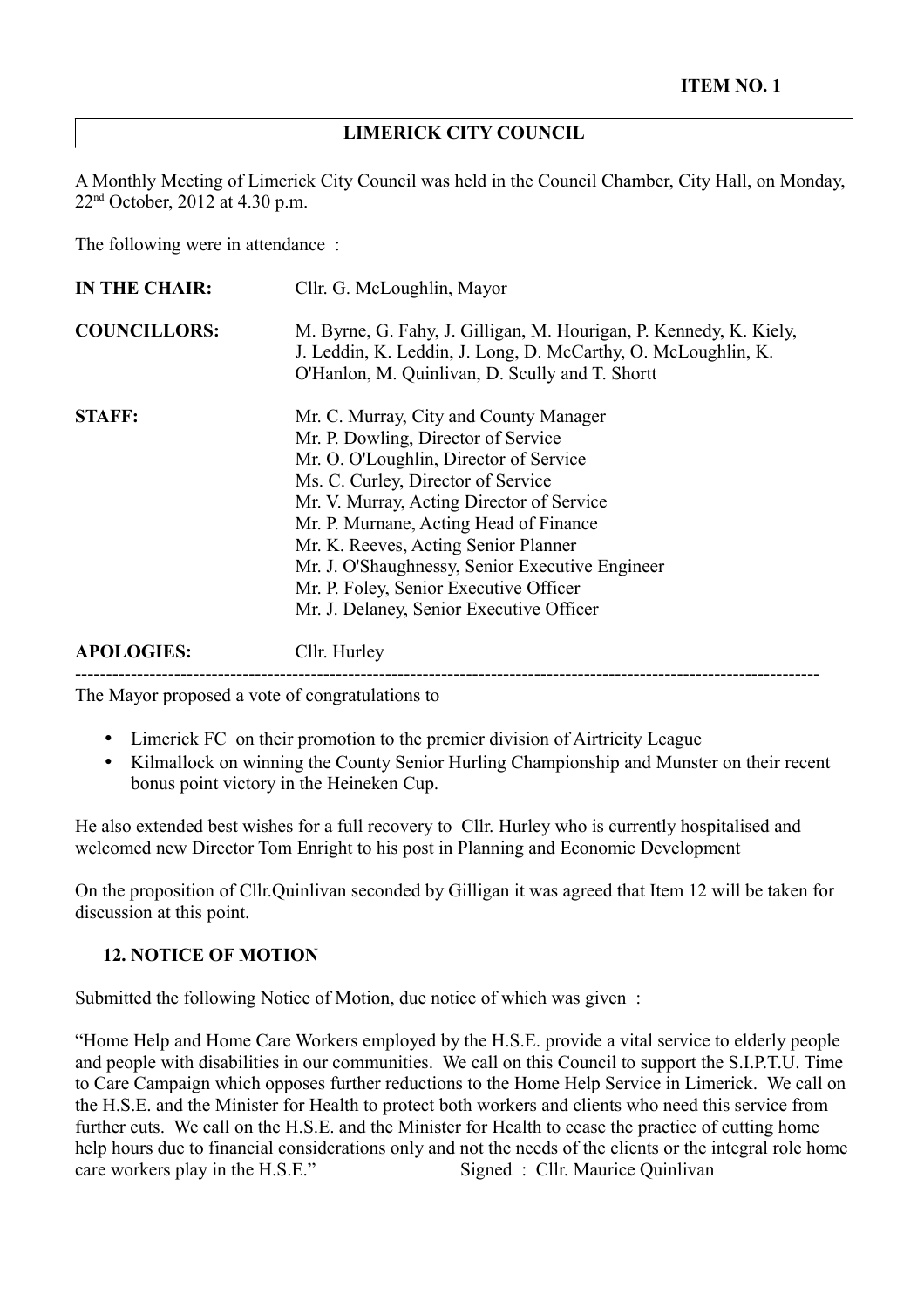Cllr.Quinlivan formally proposed the motion and welcomed the Home Help workers present at the meeting. He said the Government is cutting back on home help funding but it is an efficient and reliable service that keeps people in their homes. It is far from being a burden on the state and saves the taxpayer millions. He said it was the policy of the current Government to put these services out to tender to private companies for profit.

Cllr.Gilligan seconded the motion. He said this is not a political issue but a social one. He said that this was such an important issue that it deserved cross party support.

Cllr.Long supported Clr.Quinlivan's motion identifying those that provide HomeHelp as the unsung heroes of Irish society.

Cllr. Joe Leddin welcomed the Home Help and Union Representatives to the meeting. He said that while we must make savings and cost reductions, we must not target those on the front line of public service provision.

Cllr.Byrne supported the notice of motion and praised the work of those who provide home help.

Cllr.Scully said he did not agree that cuts should be made to Home Help. The Council does not have the power to change recent decisions but it can support a change to the policy. He said Home Help saves the state money ,improves lives and it's security is an important moral issue.

Cllr. Orla McLoughlin also supported the motion requesting the cessation of the reductions in Home Help services. She asked in particular for the support of Government Ministers in Limerick.

Cllr.Hourigan wlecomed all present to the meeting and thanked them for demonstrating their solidarity with one another. He also said that he would be asking the Ministers in Government for their support on this issue.

Cllr.Shortt said the cuts to Home Help were a result of the culture of greed that affected this country in the recent past. He said there were other options available to Government to raise money instead of cutting services to the most vunerable in our society.

Cllr. Fahy said that Home Help was a service that had to be considered in the context of an individual family's particular needs. He said that the elderly, most affected by these cuts, were those who had worked so hard over a long number of years for the benefit of this country and its citizens.

Cllr.Kathleen Leddin wished to congratulate those who were present to support the Home Help service. She said that we needed to do what we can as a Council to support the case for Home Help.

Cllr.Kennedy proposed that the Mayor and members of the Council should request a meeeting with the relevant Minister to advance the contents of the motion.

Cllr.McCarthy paid tribute to those who provide Home Help. He said that society would be judged by the way it treats the most vunerable.

His Worship the Mayor, Cllr. G. McLoughlin supported the motion. He said that those councillors who were members of the HSE Forum should bring similar motions to that Forum. He also referred to the work that could be done with with the Government Ministers from Limerick on the issue.

On the proposition of Cllr.Quinlivan seconded by Cllr. Gilligan the motion was unanimously agreed as submitted.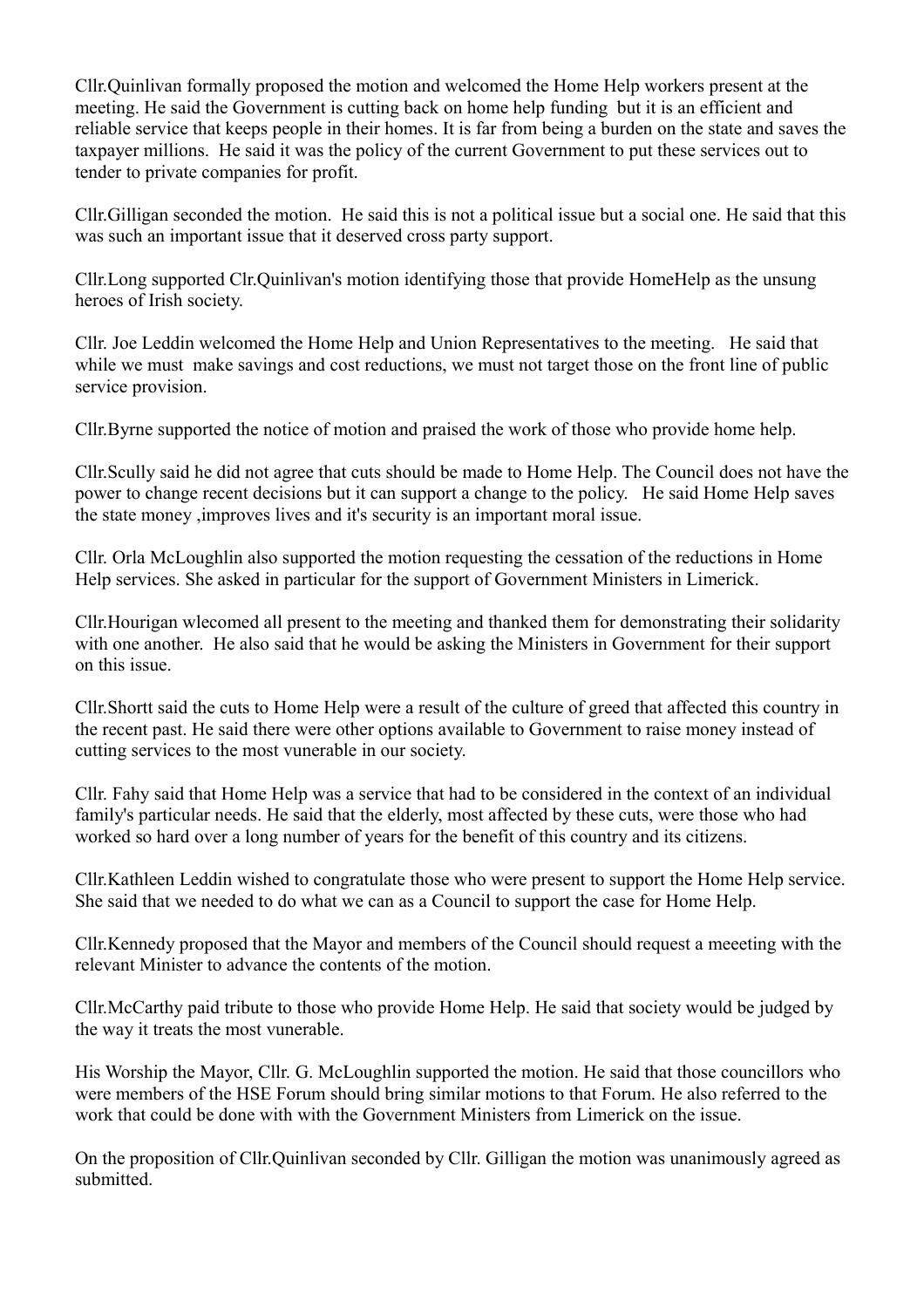### **1. MINUTES**

On the proposition of Cllr.Kiely , seconded by Cllr.Hourigan , it was unanimously agreed:

"That the Minutes of Monthly Meeting of Limerick City Council held on 24<sup>th</sup> September, 2012, copies of which were circulated, be and the same are hereby confirmed".

#### **2. MINUTES**

On the proposition of Cllr. Kiely, seconded by Cllr.Gilligan , it was unanimously agreed:

"That the Minutes of Adjourned Monthly Meeting of Limerick City Council held on 1st October, 2012, copies of which were circulated, be and the same are hereby confirmed".

#### **3. CHAIRMAN'S REPORT, ECONOMIC POLICY DEVELOPMENT AND FUTURE PLANNING STRATEGIC POLICY COMMITTEE MEETING HELD ON 8TH OCTOBER, 2012**

The Chairman's Report, Economic Policy Development and Future Planning Strategic Policy Committee Meeting held on 8<sup>th</sup> October, 2012, was noted.

Cllr.Scully advised that the recent proposals Putting People First effectively announced a single metropolitan area for Limerick.

Cllr. J.Leddin said the proposals to eliminate planning levies in the Regeneration areas was most welcome. Cllr. Leddin requested a meeting with Bus Eireann in relation to the recent changes to the bus routes.

Cllr.J. Leddin requested that the consultants currently working on the City Centre Plan would engage directly with the Elected Members. He said the dissolution of Shannon Development would leave a gap which other Agencies must fill.

Cllr. Gilligan did not want the same mistake on the Northern Distributor Road as has been made with the Southern Ring Road in terms of tolling.

Cllr.Shortt supported the reduction in development levies and said that the report sent a positive message for Limerick.

A number of councillors welcomed the new Director, Mr.Enright and wished him well.

Cllr.Fahy requested an update on the housing development in Marian Drive.

Cllr.Kathleen Leddin welcomed the reduction in development levies. She also enquired about the unfinished development on the North Circular Road. She congratulated Irish Rail on the reduction in charges between Limerick and Dublin/Cork

Cllr. Quinlivan requested promotion of the Limerick - Galway route. He also requested an update on unfinished housing estates.

Mr. Enright thanked the members for their good wishes. He said it is hoped to have a meeting shortly with the Consultants working on the City Centre Report once a date is finalised with the Mayor and Cathaoirleach.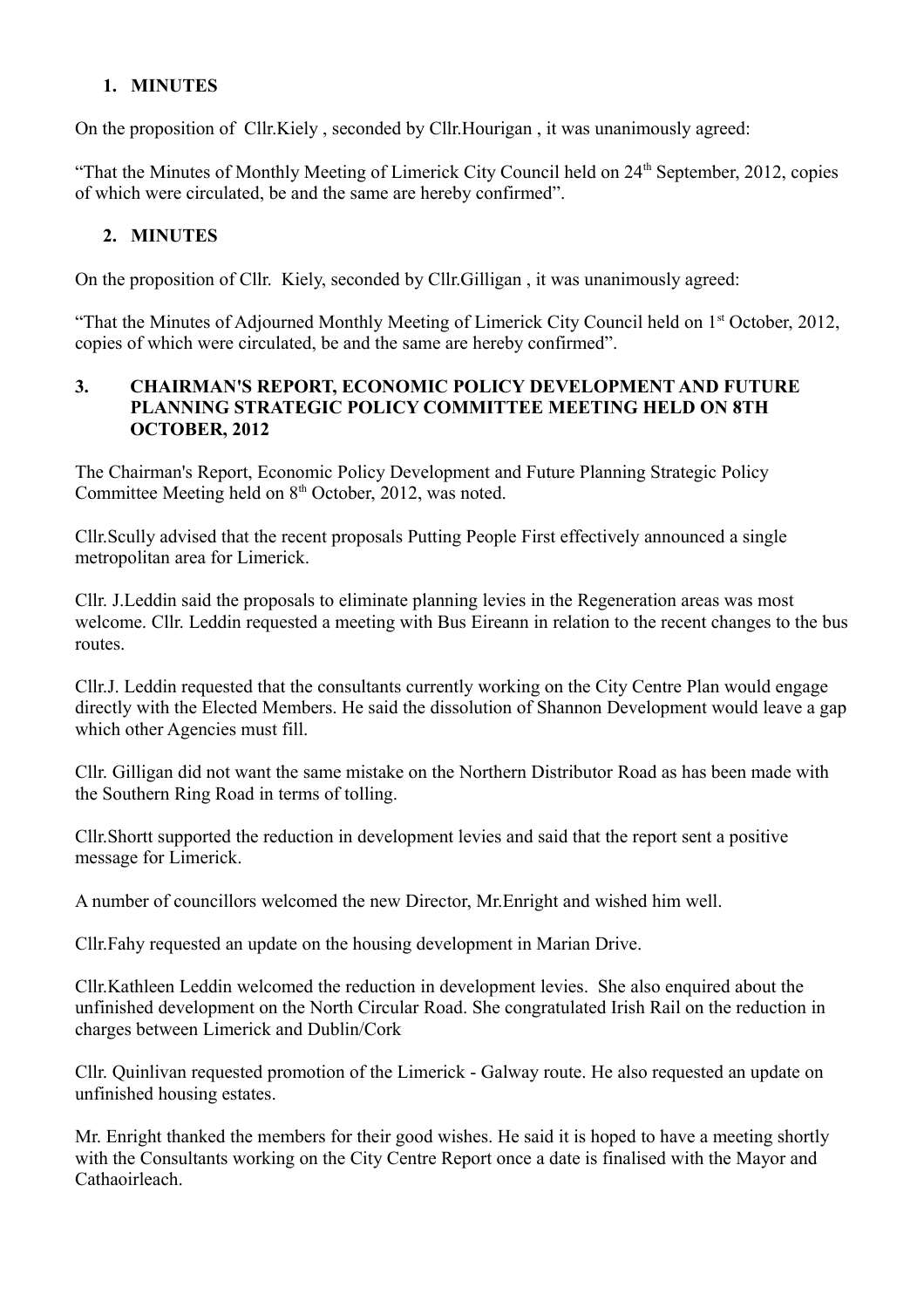The Acting Senior Planner said, in relation to Marian Drive, that they have been in contact with the Receiver and the Health and Safety Authority but not to discuss the purchase of the property.

In relation to the development on the North Circular Road, he said it was their understanding that the sale has fallen through. There is ongoing enforcement action on that development.

#### **4. CHAIRMAN'S REPORT AND RECOMMENDATIONS, CULTURAL AND SPORTING STRATEGIC POLICY COMMITTEE MEETING HELD ON 8TH OCTOBER, 2012.**

The Chairman's Report, Cultural and Sporting Strategic Policy Committee Meeting held on 8<sup>th</sup> October, 2012, was noted.

The Chairman gave a presentation on the contents of the report.

Cllr.Long referred to the decision to postpone the Musuem moving to Patrick Street .The Council and the Strategic Policy Committee, he said, supported the proposal of the Director and the Manager at the time. Cllr.Long said that he had reservations intially about the move but he had serious concerns now that the proposal had been overturned without reasonable explanation.

He asked why was the Jim Kemmy Museum located in Isatbraq Hall when funds had been available for relocation to Patrick Street.

Cllr. Quinlivan asked why they had not been told of the decision to put the proposal on hold.

Cllr.Gilligan said he was disappointed that the proposal had not gone ahead. He would have preferred if it had stayed on the Island at the time but did not oppose the move for strategic reasons.

He said that the Wild Geese was of huge significant historical interest around Europe and also from a tourism point of view. He proposed asking Matt Potter to carry out a study on the Wild Geese.

Cllr. Scully said he thought it was wrong to locate the Museum on the Opera Centre site but the recent decision to move it to Istabraq Hall means that the Museum is in a far less appropriate place.

The Director of Service said that the cost of adapting the bank building for the Museum was excessive for what would ultimately be a temporary location. He said that he also felt that the proposal was premature pending the outcome of consultants report on the City Centre.

He apologised for the lack of notification. He said it's current location was only temporary while the Council actively explore other possibilities.

His Worship the Mayor, Cllr. G. McLoughlin requested patience from the Councillors on this issue as the Council move forward with significant change at this time.

Cllr. Long said he does not accept the explanation given.

A number of members welcomed the return of The Special Olympics to the City.

Cllr. Kathleen Leddin said the members should be aware that World Rowing Coaches Conference was being held in Limerick this month and was another significant boost to the City. She also said that the medieval section of Limerick should be developed with the Museum.,

Cllr.Shortt drew attention to the Belltable's Unhinged Festival currently ongoing in the City and sought support in terms of attendance.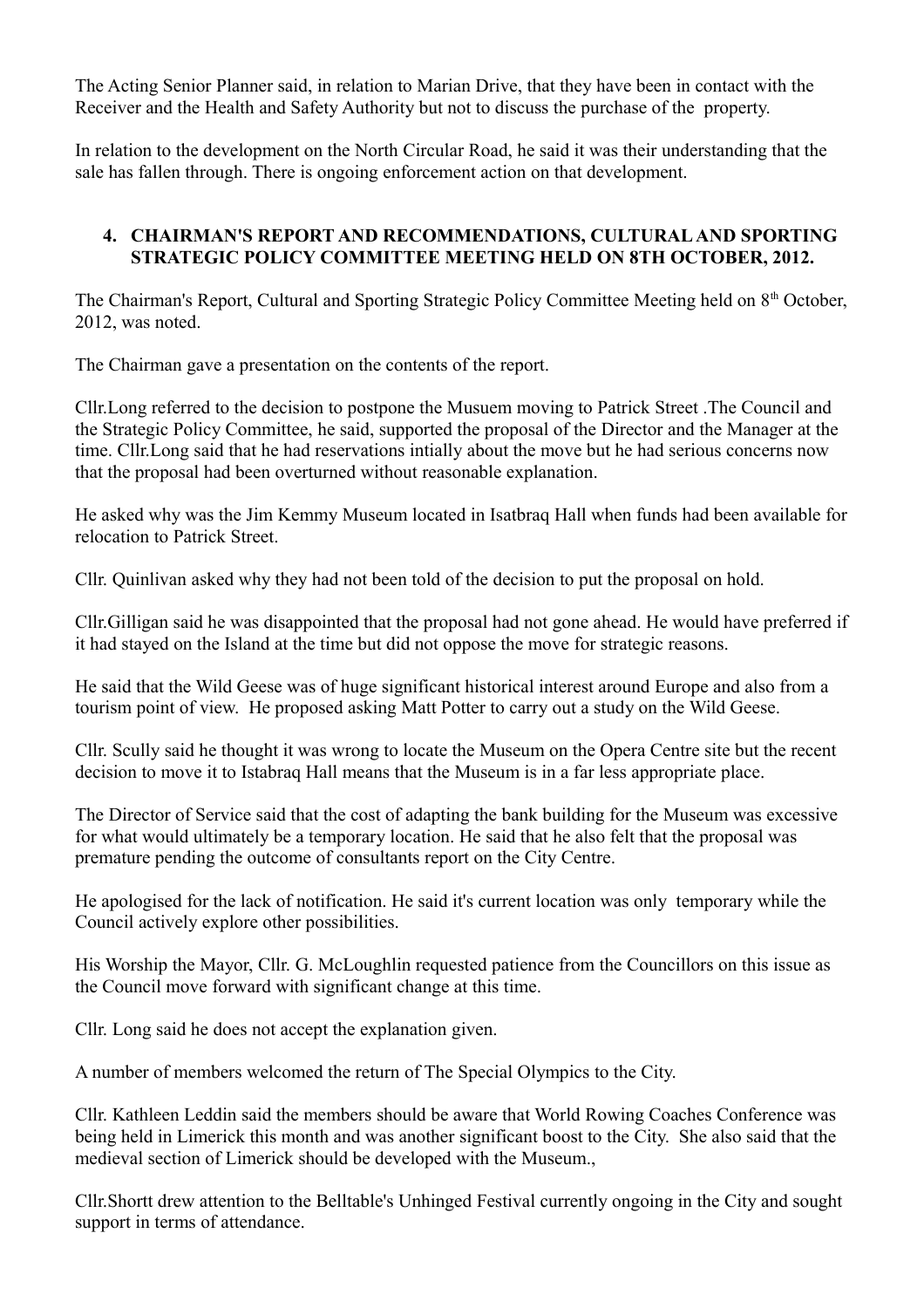Submitted the following Recommendation from the Cultural and Sporting Strategic Policy Committee Meeting held on  $8<sup>th</sup>$  October, 2012, which was adopted unanimously on the proposition of Cllr. Kiely, seconded by Cllr. Scully

# **GRANTS UNDER THE ARTS ACT**

| <b>Organisation/Individual</b>          | Amount      |
|-----------------------------------------|-------------|
|                                         | recommended |
| <b>Orchard Theatre Company</b>          | 500         |
| Elemental Arts & Culture Festival       | 700         |
| <b>Bottom Dog Theatre Company</b>       | 500         |
| Open House Limerick                     | 500         |
| Family Christmas Fair - The Hunt Museum | 200         |
| CBS Pipe Band                           | 400         |
| Voices of Limerick                      | 400         |
| <b>Limerick Art Society</b>             | 350         |
| Unfringed Festival of Theatre           | 550         |
| Urban Tree Project                      | 300         |
| St. Johns Brass & Reed Band             | 300         |
| Isabela Oberlander                      | 300         |
| Adapt House (Drama Workshops)           | 200         |
| <b>Limerick Writers Centre</b>          | 350         |
| <b>Total</b>                            | 5550        |

#### **5**.**CORRESPONDENCE**

Submitted list of tenders opened in respect of the following :

- Limerick Riverside Improvement Strategy City Quays, Limerick;
- Limerick City Council Traffic Control Equipment, Maintenance and General Works;
- Limerick Southern Green Route Ballinacurra Creek to Punches Cross Quality Bus Corridor;
- Limerick Walking and Cycling Facilities 2012;

Submitted invitation from the Royal British legion (Republic of Ireland) to attend the Limerick Remembrance Services 2012. It was unanimously agreed to attend and to robe for the ceremonies.

Cllr. Kennedy expressed reservations regarding the current tender opening procedure. He proposed the reintroduction of a tenders committee of the full Council. Cllr. Hourigan said he was not in favour of additional meetings of Council as there were already more than enough meetings to attend throughout the year.

The Manager assured the members that the current tender opening procedure was compliant with all requirements and the assessment of tenders was in accordance with procurement standards.

### **6. DISPOSAL OF PROPERTY**

It was proposed by Cllr. Hourigan , seconded by Cllr. Scully and unanimously agreed to approve Disposal of Property as follows in accordance with Notices already circulated under Section 183 of the Local Government Act, 2001 :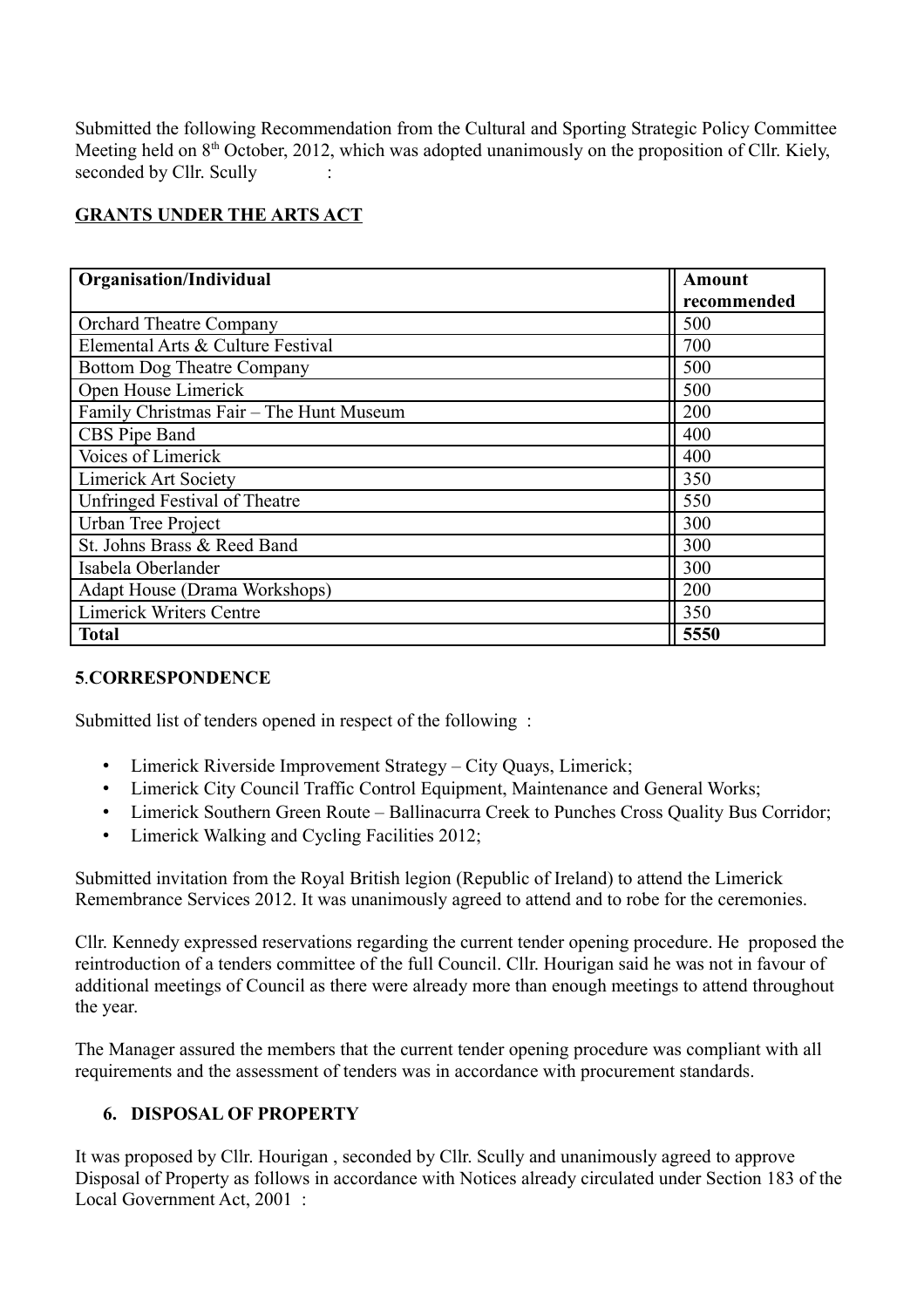- (a) Disposal of land (Ground Rent) consisting of an area comprising approximately 0.0273 hectares or thereabouts statute measure known as 8, Shelbourne Road in the City of Limerick and edged red on Drawing No. AG3039 to Mary Finucane or her nominees.
- (b) Disposal of lands (Ground Rent) consisting of an area comprising approximately 0.0348 hectares or thereabouts statute measure situate at 61, Mayorstone Park in the City of Limerick and shown edged red on Drawing No. AG3031 to Jean Conacher or her nominees.

#### **7. PARTICIPATION BY MEMBERS AT CONFERENCES**

It was proposed by Cllr. Kiely, seconded by Cllr. Hourigan and unanimously agreed to approve participation by Members at the following conferences :

Elected Members Training Seminar organised by Esperanza Enterprises entitled 'Debt Settlement' Held in The Manor West Hotel, Killarney Road, Tralee, Co. Kerry 2 nd - 3rd November, 2012 Estimated Travel and Subsistence : €229.49 Conference Fee  $\cdot$   $\epsilon$  150.00

Elected Members Training Seminar organised by Esperanza Enterprises entitled 'Education for Work Initiatives' Held in The Westport Plaza Hotel, Castlebar Street, Westport, Co. Mayo 9<sup>th</sup> - 10<sup>th</sup> November, 2012 Estimated Travel and Subsistence : €318.10 Conference Fee  $\cdot$   $\epsilon$ 150.00

Association of Irish Regions Seminar entitled 'Ireland's Regions for Business – 2020' Held in Newpark Hotel, Kilkenny 16th November, 2012 Estimated Travel and Subsistence  $\cdot$  €255.48 Conference Fee :  $\epsilon$  =  $\epsilon$  100.00

Elected Members Training Seminar organised by Esperanza Enterprises entitled 'Legal Services Regulation Bill 2011' Held in The Kingsvalley Hotel, Merlin Park, Dublin Road, Galway  $16<sup>th</sup>$  -  $17<sup>th</sup>$  November, 2012 Estimated Travel and Subsistence : €225.95 Conference Fee :  $\epsilon$  150.00

Conference organised by TGR Seminars entitled 'LEADER Funding and the Councillor' Held in Bunratty Castle Hotel, Bunratty, Co. Clare  $16<sup>th</sup>$  -  $18<sup>th</sup>$  November, 2012 Estimated Travel and Subsistence : €236.88 Conference Fee :  $\epsilon$  =  $\epsilon$  145.00

Seminar organised by Ace Training entitled 'Chambers of Commerce Building Business' Held in The Celtic Ross Hotel, Rosscarbery, Co. Cork  $16<sup>th</sup>$  -  $18<sup>th</sup>$  November, 2012 Estimated Travel and Subsistence : €425.91 Conference Fee  $\cdot$   $\epsilon$  100 00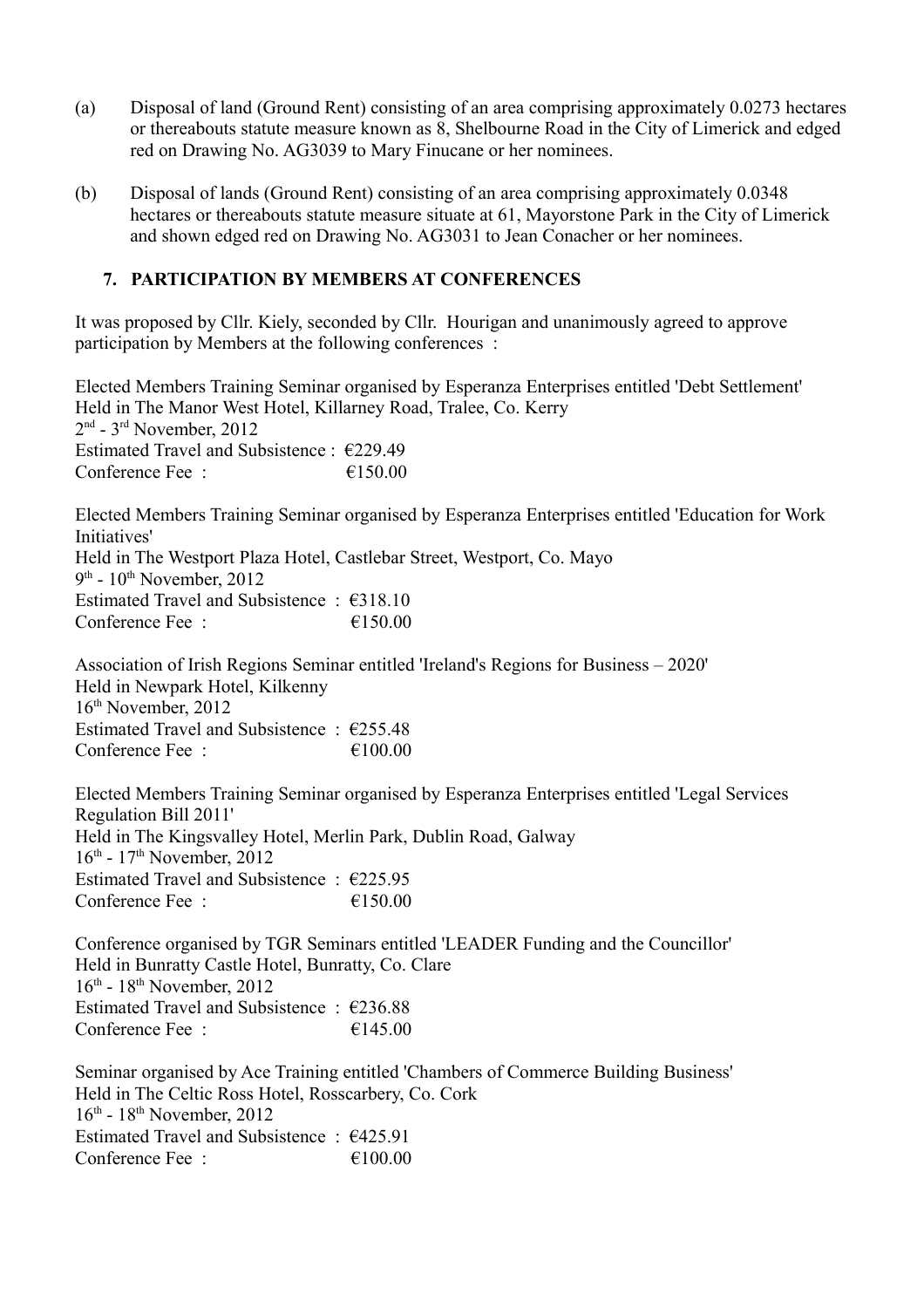Elected Members Training Seminar organised by Esperanza Enterprises entitled 'Environmental Implications of Harvesting Wind Energy' Held in The Westport Plaza Hotel, Castlebar Street, Westport, Co. Mayo  $23<sup>rd</sup>$  -  $24<sup>th</sup>$  November, 2012 Estimated Travel and Subsistence : €318.10 Conference Fee :  $\epsilon$  150.00

## **8. FINANCIAL STATEMENT**

Submitted Financial Statement for the month of September, 2012 which was adopted unanimously on the proposition of Cllr. Kiely, seconded by Cllr.Scully .

# **9. BORROWING BY WAY OF OVERDRAFT**

It was proposed by Cllr. Kiely , seconded by Cllr. Hourigan and unanimously agreed to authorise the borrowing by way of Overdraft for the year ended  $31<sup>st</sup>$  December, 2013.

### **10. PLANNING PROPOSALS AND DECISIONS**

The Meeting noted the list of Planning Proposals under consideration at  $12<sup>th</sup>$  October, 2012 and Decisions taken from  $17<sup>th</sup>$  September, 2012 to  $12<sup>th</sup>$  October, 2012.

Cllr. Kennedy said that members should be aware that there are very strong powers available to the City Council and the Courts in relation to Enforcement under existing Planning legislation.

Cllr. Scully expressed his grave reservations regarding a take away proposal for the Spring Field development on Old Singland Road. He said it would lead to enhanced litter and anti social behaviour.

In reply to Members, the Acting Senior Planner stated that there would be consultation on the remediation of the Gas Works site.

In reply to Cllr. Hourigan, the Acting Senior Planner stated that a licencing framework existed in relation to concerts at Croke Park

### **11. AN BORD PLEANALA**

The Meeting noted the Decisions taken by An Bord Pleanala from 17<sup>th</sup> September, 2012 to 12<sup>th</sup> October, 2012.

### **13. ANY OTHER BUSINESS**

Cllr. Hourigan proposed free parking in the City Centre for specified periods leading up to Christmas. This proposal was seconded by Cllr. Byrne.

Cllr. Hourigan requested that the word City be included in the new name of the amalgamated Council.

Cllr. Long proposed a Civic Reception in the very near future for the Bothar organisation. This was seconded by Cllr.Kennedy and agreed.

His Worship the Mayor, Cllr. G. McLoughlin advised that a suitable date for the Bothar Civic Reception would be considered.